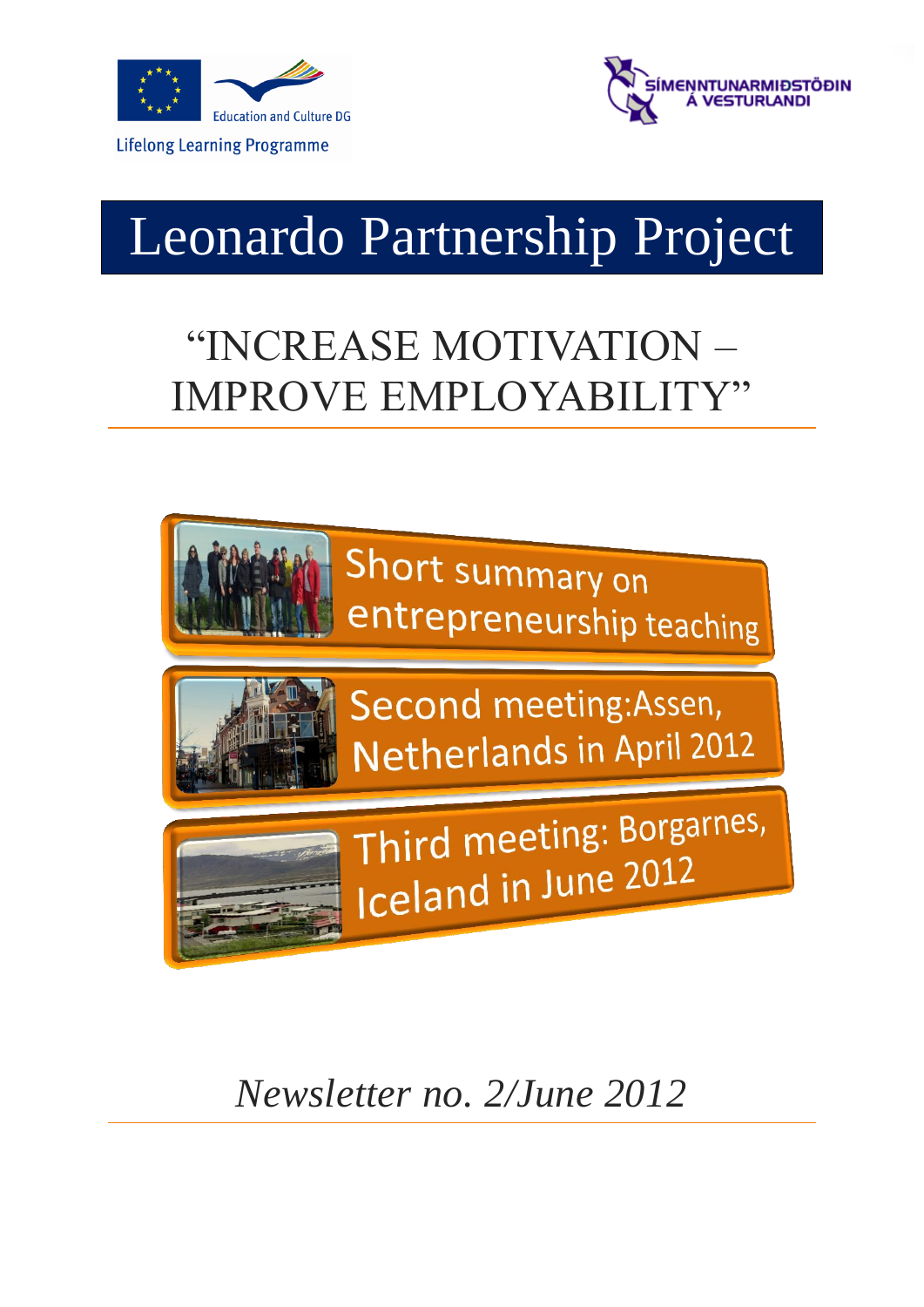



### Short summary on entrepreneurship teaching

### **Development in Europe**

For the last 15 to 20 years there has been growing focus within the EU on enhancing entrepreneurship teaching. This can be seen just by looking at some of the strategy reports and documentations that have been written in that timeframe.

The reports usually show, that the motivational effect of entrepreneurship teaching can be very high – if the teachers themselves are well motivated and have the interest and training to teach / coach in that certain context.

### **Some entrepreneurial teaching methods**

Entrepreneurship Workshops aim to strengthen each individual and help him or her to set clear goals. The workshops are usually 3 or 4 weeks, 3,5 hours a day five days a week. At the final day, there is a ceremony (with something nice to eat and drink) and each student gets his or her final diploma.

In an entrepreneurship workshop, the work starts with searching for interesting business ideas. But the final goal is **not** that the participants form their own company, even if can and has led to some new businesses.

Entrepreneurial work is both enjoyable and challenging. Each group puts together a simple business plan that is presented in a power point presentation at the end of the workshop. The groups usually prepare promotional materials such as brochure and website and if possible, they also make a simple "online" poll. Participants also learn the basics of using Microsoft Word, Power Point and Publisher.

The main topics of the workshop are: searching and developing ideas, goal setting and planning actions, product development, market research and marketing, finance, administration and management, promotion and sales techniques. Usually one day goes on visiting

### Benefits

- Methods on how to set personal- and business goals and how to put them in action.
- Work together with creative and positive people.
- Techniques on how to make a good plan.
- Insight into the world of business and the basic methods of how to start and operate an own business or non-profit project.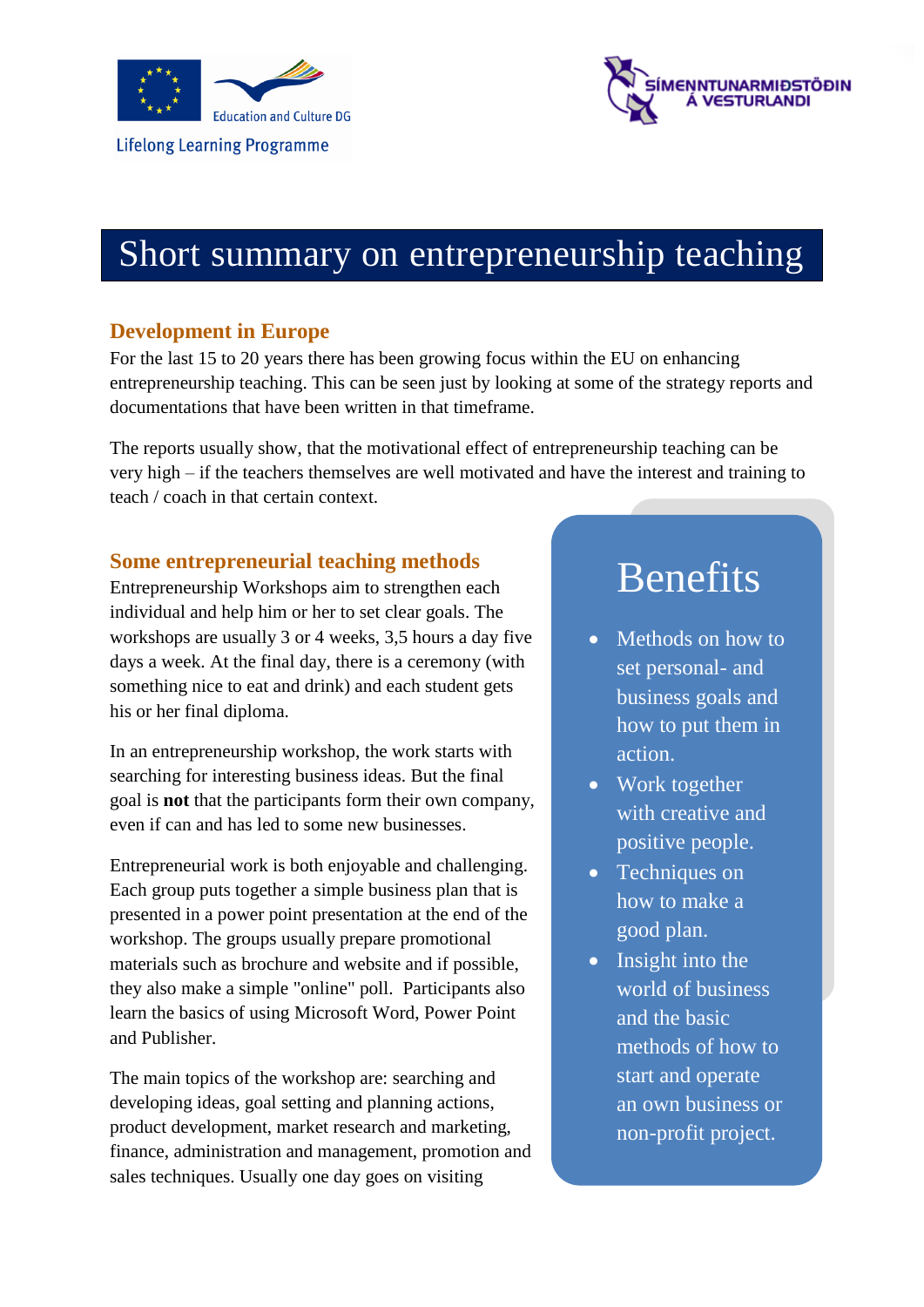



#### companies.

Unemployment is depressing to many people and they tend to isolate themselves from the environment. An entrepreneurship workshop is a strong tool to counteract it. Work in entrepreneurship workshops is basically practical and not theoretical – it is about learning by doing with the close assistance from the coach. Participants identify and develop a small business, often related to their field of interest and within the own community. Many of them discover own abilities that they didn't even know they had.

### **Entrepreneurial workshops for unemployed migrants**

This was a pilot program, based on the practical experience in workshops for Icelandic unemployed people. The main concern in the beginning was the question of knowledge of the Icelandic language, but it was known beforehand that it was very limited or none at all and most did also have very little or no English knowledge. Because of the language issue, it was decided to have both seminars (one before lunch and other after lunch) full six weeks. It was also decided to have the lecture in simple Icelandic language and take good time for explanation. For that reason, this was also a good opportunity to increase the knowledge of the language and explain to the participants the basic structure of the Icelandic business environment and labor market. The final presentations were in polish language and were held

with the help of an interpreter. Guests were the major of Akranes, the head of Akranes unemployment office, head of the LLC "Símenntunarmiðstöð Vesturlands") and a few other guests.

This method is much work and takes a lot of patience from the coach, but after a short period of time, there was considerable interest and even enthusiasm in both seminars.

The goal in this workshop was similar as in the other workshops:



- Wake interest and motivate the participants to rethink their position all over again, set new and ambitious goals and discover their own creativity and potential.
- Get participants to identify opportunities in the environment that could later possibly include creating their own business in Iceland.
- It was an "underlying" goal to get as many participants as possible to understand, that if they want to strengthen their position on the Icelandic labor market or start own business, they will have to increase the skills in Icelandic. It is also likely that participants will increase their knowledge of Icelandic society generally for the same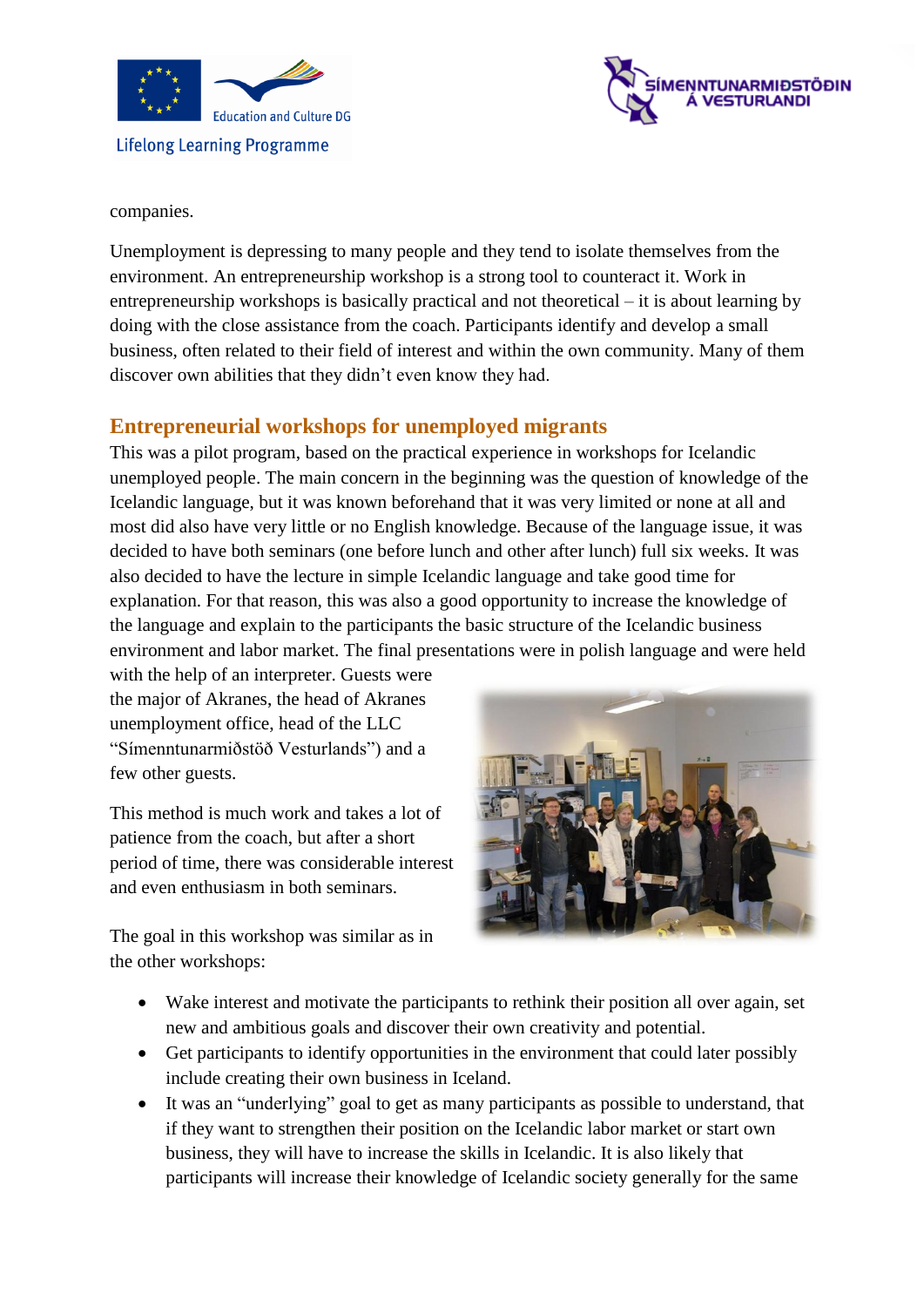



reasons. Within the six weeks of seminar, at least 5 participants were planning and preparing to apply for an intensive course in Icelandic at the University of Iceland.

### **How can we use the expertise and experience of each partnership organization to improve and possibly change the approach so that it fits even better to the needs of disadvantages groups?**

In all partner countries, there is much work in progress in various organizations with the goal to enhance entrepreneurship teaching. A good overview over the worldwide work on this field can be seen in the yearly published Global Entrepreneurship Monitor (GEM Report). It is a logical assumption, that this approach can be used for the huge group of disadvantaged individuals in Europe. But it is also a logical assumption that to make that approach work properly and on a broad basic in various situations and countries, that same approach can and must be constantly developed and improved.

The group discussed questions like e.g.

- **HOW AND WHERE DO WE FIND APPROPRIATE TEACHERS TO BE TRAINED IN EACH PARTNER COUNTRY?**
- **WHO COULD FINANCE THE TEACHER TRAINING IN EACH PARTNER COUNTRY?**
- **HOW DO WE PRESENT THE IDEA IN EACH COUNTRY?**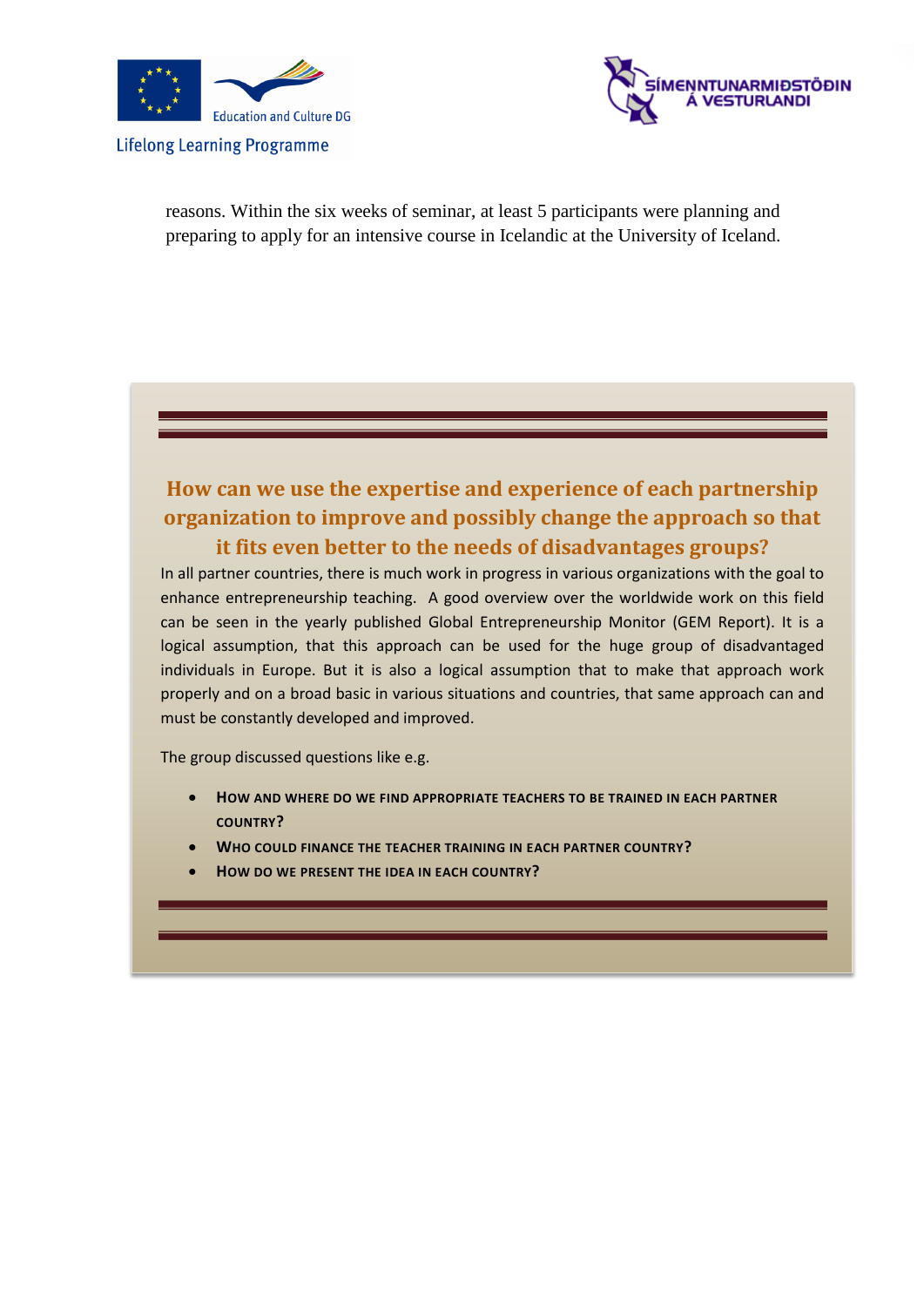



### Partnership meetings 2 and 3

### **Meeting in Assen, Netherlands in April 2012**

The event was organized by Quarter Mediation. Following are the main points from the meeting.

#### *Day one*

- Netherlands started with the presentation of the course agenda and with the discussions regarding the possible improvements. The second step includes the discussion regarding the project outcomes, the practical guidance.
- The next point in the agenda was a presentation Quarter Mediation made regarding the draft form proposal for the good practice examples regarding teaching and training methods to be used in VET for unemployed.
- The presentation and the discussions were followed by a short report of the partner organizations regarding the dissemination activities and by proposals for further activities.
- The meeting continued with the synthesis of the evaluation process and presentation of the draft form for evaluation, both made by Chancengleich in Europa.

### *Day two*

 Visit to "**De Drentse Zaak**" in Assen. **De Drentse Zaak** is the unique incubator center for young entrepreneurs in the region of Drenthe (one of the  $12<sub>th</sub>$  regions of The Netherlands),

focusing on the entrepreneurs willing to start their own business independently and to have the freedom to practice their profession. By working with **De Drentse Zaak**, the entrepreneurs receive training and advices regarding – for instance – how to make a good business plan, are part of an entrepreneurial network, can use the facilities of the center and can even rent an office or a meeting room.



 Visit in "**Werkplein Ruimbaan**" in Assen and the workshop with the topic "How the community of Assen deals with young people, leading them to the Labor market. **Werkplein Ruimbaan** is a department of The Municipality of Assen, dealing with people looking for work and willing to be integrated in the Dutch society. The target group includes: people younger than 27; entrepreneurs; employers; volunteers. The visit includes a presentation and good practice examples by working with people younger that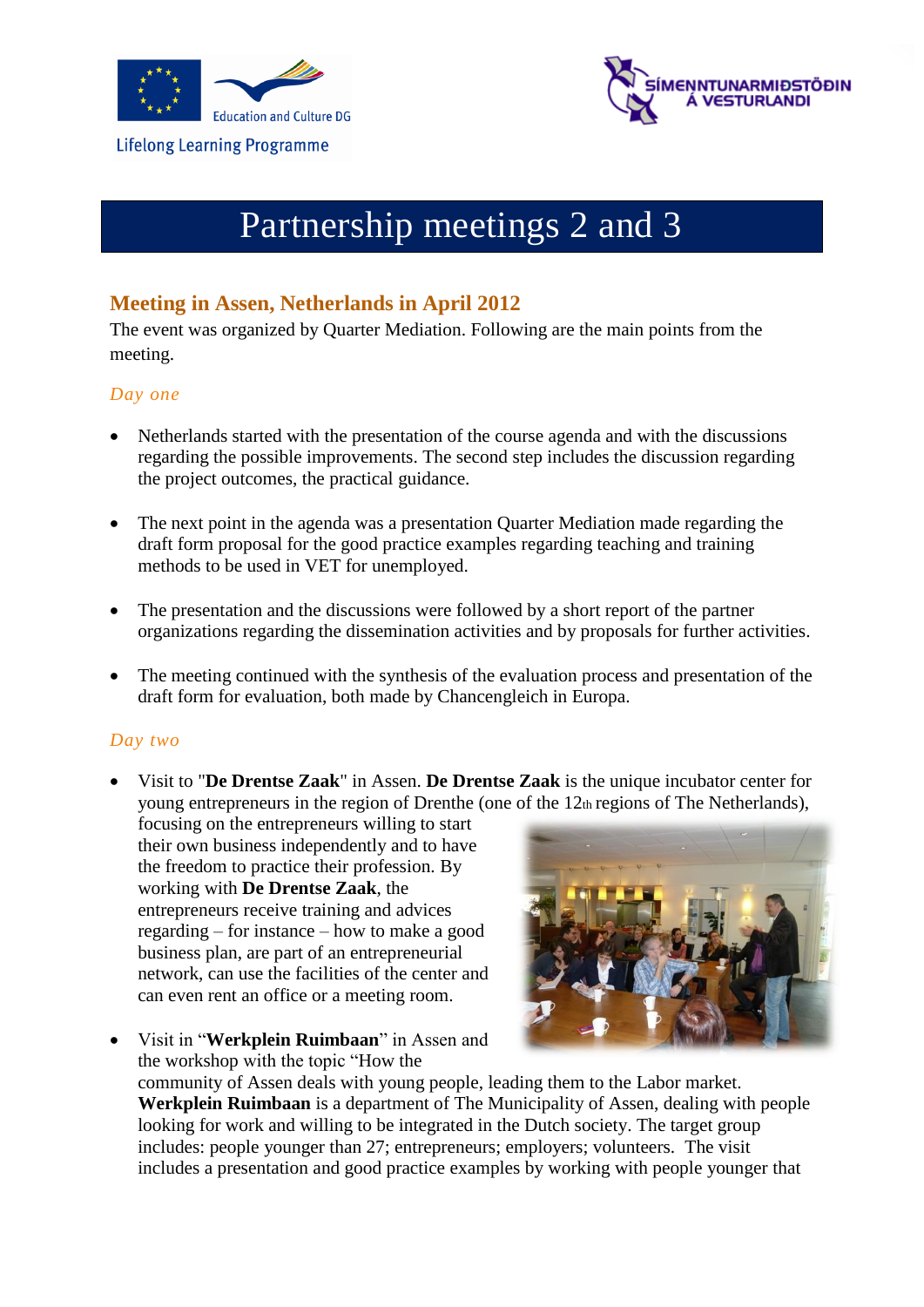



27, splitted in 3 different groups: 1. willing and able to work, 2. willing to work, but unable to do it. 3. not willing to work, but able to do it. In this respect, the Municipality of Assen gives financial support only to the people included in the second group, but is helping all the groups to find a job and to be integrated in the society. The biggest problems in finding a job are with the immigrants; even they could be higher qualified, the lack of the Dutch language competencies is a barrier in their professional growth and their way is harder than for the nationals.

### **Partnership meeting in Borgarnes, Iceland in June 2012**

The event was organized by Símenntunarmiðstöðin á Vesturlandi (the Live Long Learning Centre of West Iceland). Following are the main points.

### *Day one*

- Mrs. Inga Dóra Halldórsdóttir, head of the LLC in West Iceland opened the meeting and presented the work of her organization. Then Mrs. Ingibjörg Pétursdóttir, head of Chancengleich Europe e.V. and coordinator of the MOEM project presented the project status.
- General discussion about the status and further steps. Mrs. Christina Stefan from Quarter Mediation presented the possibility of applying for a TOI (Transfer of Innovation) or DOI (Development of Innovation) and explained the nature of both and the difference. If we apply, then this must be done by the end of January 2013.
- The next point was a discussion about the practical guidance. In that context the partners presented how their organizations will fit into the main idea of entrepreneurship workshops for disadvantaged groups.
- Then the discussion was about the further proceed, dates and next meeting in Napoli.
- At the end of the meeting, Mrs. Guðrún Vala Elísdóttir who works for the Live Long Learning Centre gave an interesting presentation on her work as consultant for unemployed and other disadvantaged individuals in the west of Iceland.

### *Day two*

• In early morning the group went to the town Akranes that is half an hour drive from Borgarnes. First visit was to "Skagastadir" – a Red Cross house where unemployed individuals can stay for longer or shorter time during the day. Some of them are obliged to stay there for few hours each day. There are two consultants there who help with writing